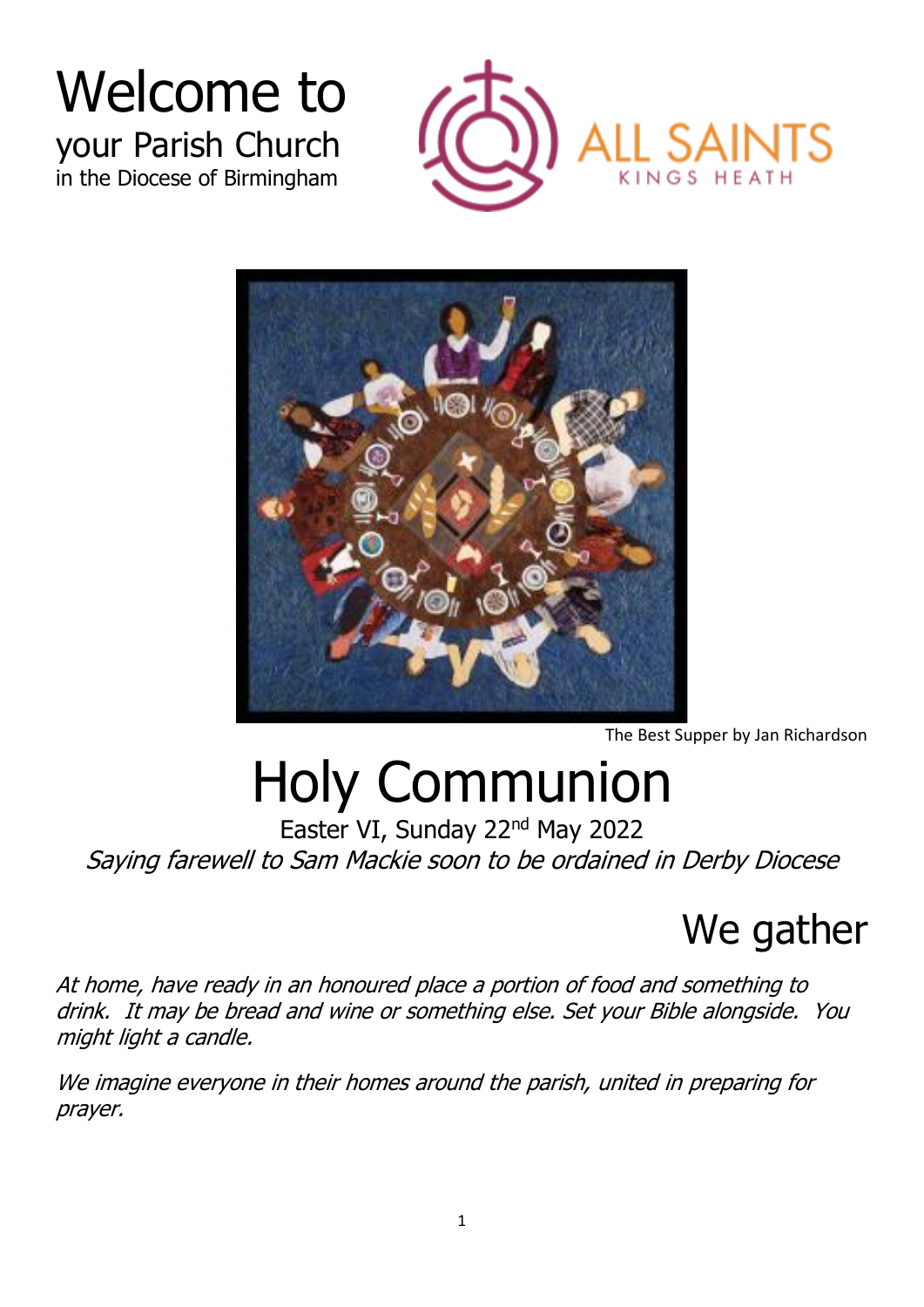Music as we gather: [Christ is risen!](https://soundcloud.com/all-saints-kings-heath/christ-is-risen?)

Christ is risen! Hallelujah, hallelujah! Christ is risen, risen indeed, hallelujah!

1. Love's work is done, the battle is won; where now, O death is your sting? He rose again, to rule and to reign, Jesus our conquering King.

2. Lord over sin, Lord over death, at his feet Satan must fall! Ev'ry knee bow; all will confess Jesus is Lord over all!

3. Tell it abroad, "Jesus is Lord!" Shout it and let your praise ring! Gladly we raise our songs of praise, worship is our offering!<br> *(words & music: C Rolinson & J Mulder)* 

#### When the song finishes we stand in silence. We sing: [At the name of Jesus](https://soundcloud.com/all-saints-kings-heath/at-the-name-of-jesus?)

1. At the name of Jesus ev'ry knee shall bow, ev'ry tongue confess him King of glory now; 'tis the Father's pleasure we should call him Lord, who, from the beginning, was the mighty word.

2. At his voice creation sprang at once to sight, all the angels' faces, all the hosts of light, thrones and dominations, stars upon their way, all the heav'nly orders in their great array.

3. Humbled for a season, to receive a name from the lips of sinners unto whom he came, faithfully he bore it, spotless to the last, brought it back victorious when from death he passed.

4. In your hearts enthrone him; there let him subdue all that is not holy, all that is not true; crown him as your captain in temptation's hour; let his will enfold you in its light and pow'r.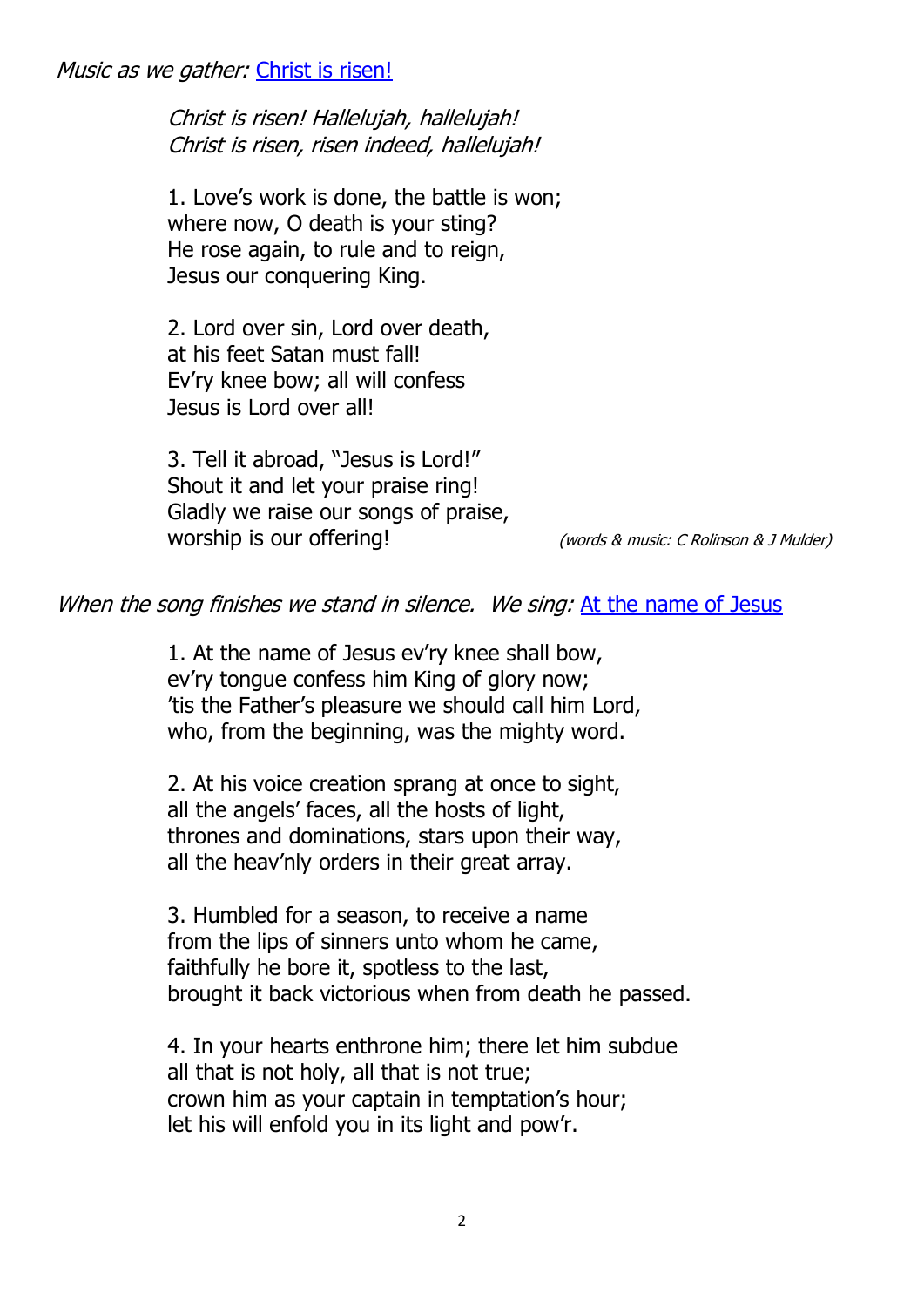5. Truly, this Lord Jesus shall return again, with his Father's glory, with his angel train; for all wreaths of empire meet upon his brow, and our hearts confess him King of glory now.

(words: Caroline Maria Noel; music: Michael Brierley)

#### We acclaim:

Alleluia! Christ is risen. **He is risen indeed. Alleluia!** Grace, mercy and peace from God our Father and the Lord Jesus Christ be with us all. **Amen**.

- WELCOME, BANNS and NOTICES
- We pray: **Almighty God, to whom all hearts are open, all desires known and from whom no secrets are hidden: cleanse the thoughts of our hearts by the inspiration of your Holy Spirit, that we may perfectly love you, and worthily magnify your holy name; through Christ our Lord. Amen**.

# We seek forgiveness

**CONFESSION** 

Deacon: We keep silence and prepare to confess our sins and seek God's forgiveness.

You raise the dead to life in the Spirit: Lord, have mercy.

#### **Lord, have mercy.**

You bring pardon and peace to the broken in heart: Christ, have mercy. **Christ, have mercy.**

You make one by your Spirit the torn and divided: Lord, have mercy. **Lord, have mercy.**

ABSOLUTION In church forgiveness is declared for all while at home we pray:

May the almighty and merciful Lord grant us pardon and forgiveness of all *our* sins, time for amendment of life and the grace and strength of the Holy Spirit. **Amen**.

We stand to give thanks for forgiveness, singing THE GLORIA

| 1. Glory be to God in heaven,         | glory be to God our King; |
|---------------------------------------|---------------------------|
| songs of praise and joy we bring;     | glory be to God our King. |
| thankful hearts and voices raising,   |                           |
| to creation's Lord we sing.           |                           |
| Lord we thank you: Lord we bless you: |                           |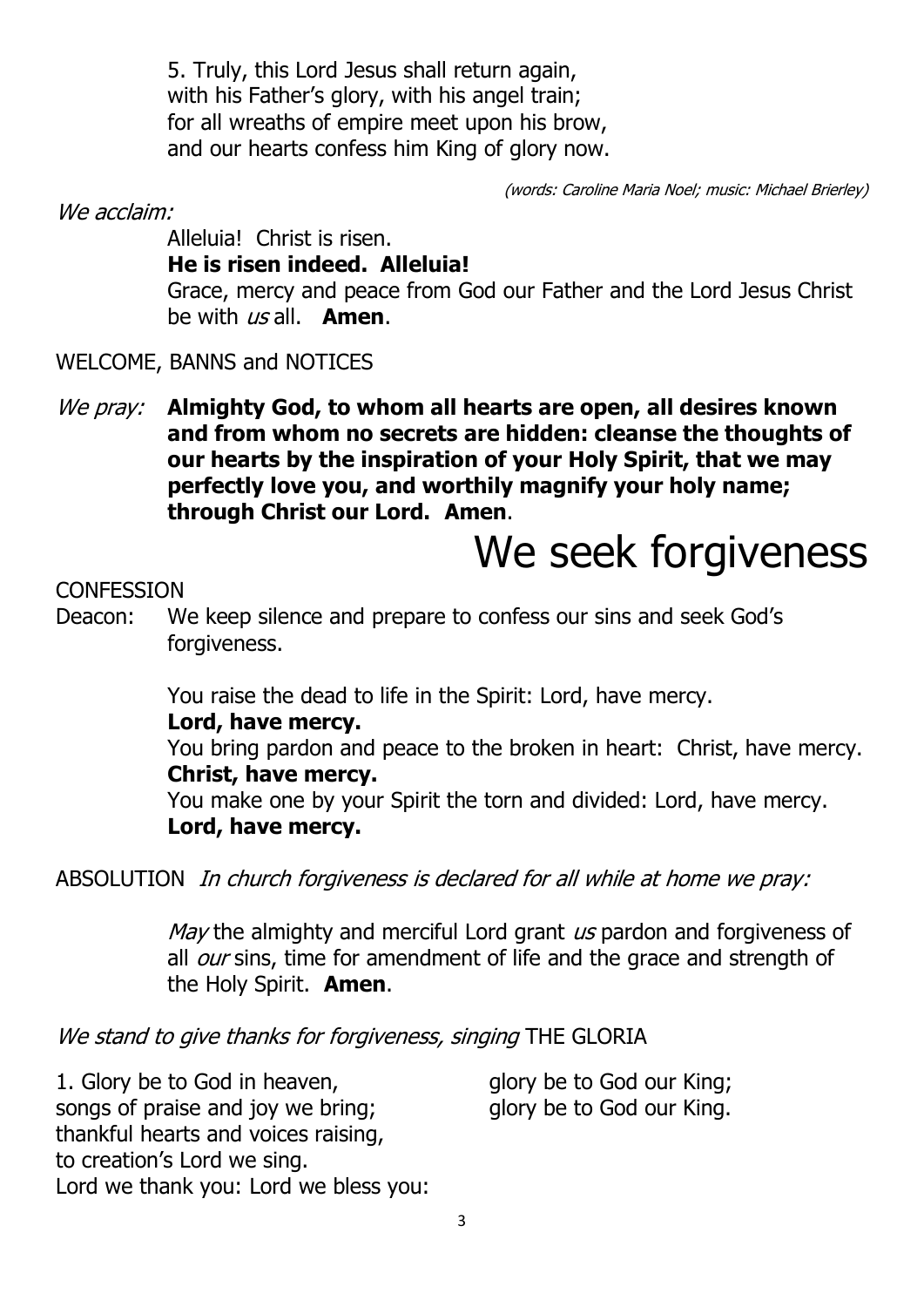2. Lamb of God who on your shoulders bore the load of this world's sin: only Son of God the Father you have brought us peace within. Lord have mercy, Christ have mercy, now your glorious reign begin; now your glorious reign begin.

3. You O Son of God are holy, you we praise with one accord: none in heaven or earth is like you, only you are Christ the Lord: with the Father and the Spirit ever worshipped and adored; ever worshipped and adored.

THE COLLECT for the Sixth Sunday of Easter

God our redeemer, you have delivered us from the power of darkness and brought us into the kingdom of your Son: grant that, as by his death he has recalled us to life, so by his continual presence in us he may raise us to eternal joy; through Jesus Christ your Son our Lord, who is alive and reigns with you, in the unity of the Holy Spirit, one God, now and for ever. **Amen.**

READINGS [Acts 16:9-15](https://www.biblegateway.com/passage/?search=Acts+16%3A9-15&version=NRSVA) and [Revelation 21:10, 22-22:5](https://www.biblegateway.com/passage/?search=Revelation+21%3A10%2C+21%3A22-22%3A5+&version=NRSVA)

SONG [Put peace into each other's hands](https://soundcloud.com/all-saints-kings-heath/put-peace-into-each-others?)

1. Put peace into each other's hands and like a treasure hold it, protect it like a candle flame, with tenderness enfold it.

2. Put peace into each other's hands with loving expectation; be gentle in your words and ways, in touch with God's creation.

3. Put peace into each other's hands like bread we break for sharing; look people warmly in the eye: our life is meant for caring.

4. As at communion, shape your hands into a waiting cradle; the gift of Christ receive, revere, united round the table.

5. Put Christ into each other's hands, he is love's deepest measure; in love make peace, give peace a chance, and share it like a treasure.

(words: Fred Kaan; music: Irish melody, from the Petrie collection)

We remain standing for the GOSPEL READING [John 14:23-29](https://www.biblegateway.com/passage/?search=John+14%3A23-29&version=NRSVA)

Hear the Gospel of our Lord Jesus Christ according to John **All: Glory to you, O Lord.**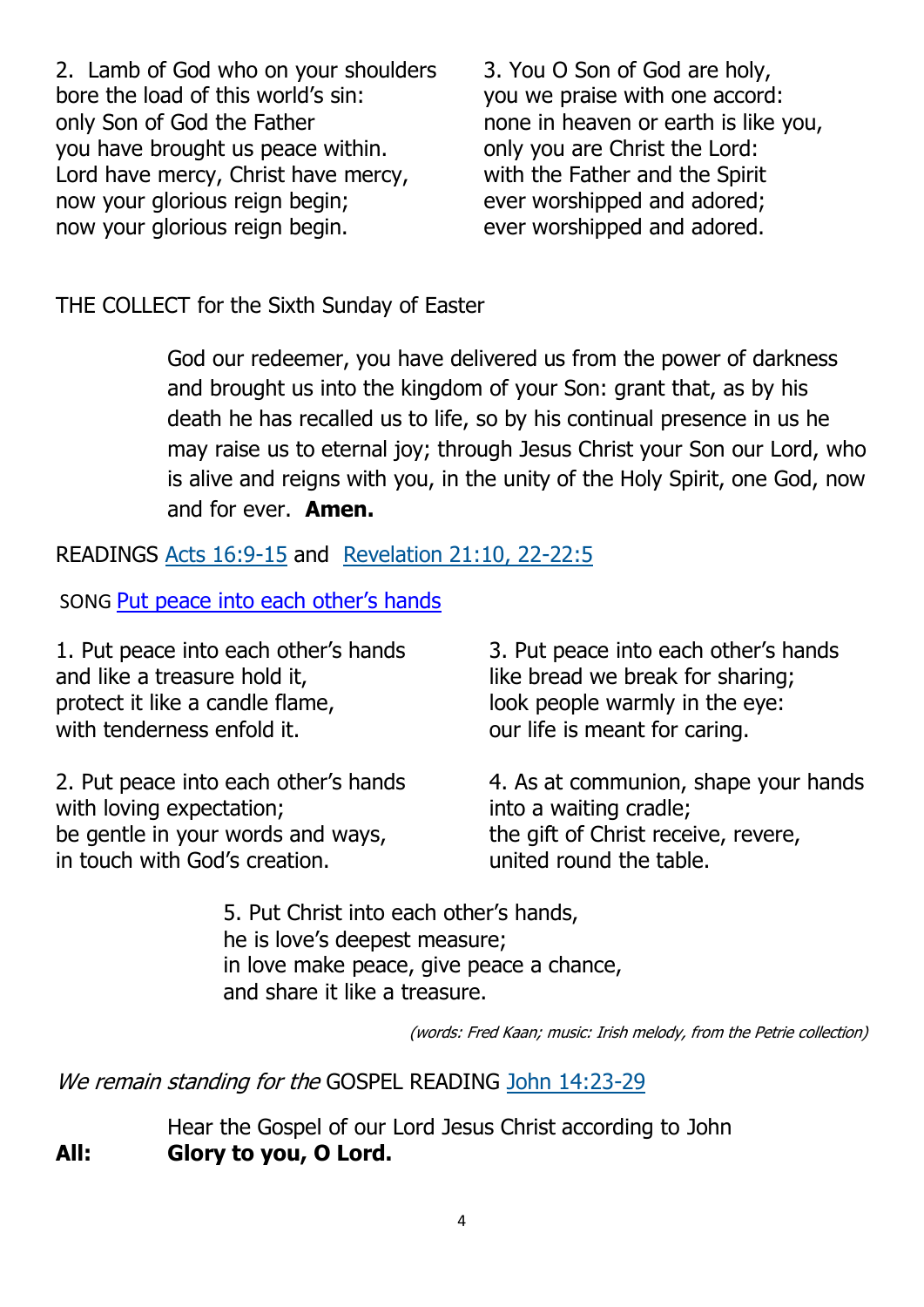#### At the end This is the Gospel of the Lord **All: Praise to you, O Christ.**

#### SERMON from Sam Mackie

"Peace I leave with you; my peace I give you. I do not give to you as the world gives. Do not let your hearts be troubled and do not be afraid." One of the most quotable pieces of scripture. And one of the most repeatable.

"Do not be afraid." Supposedly this is repeated 365 times throughout our scriptures.

I have heard it used previously as a saying to make fear a taboo. A telling off. Fear as comparable to sin. A reason to hide our true feelings. But I think this is missing the point. Jesus repeatedly says: "Do not be afraid." He says this when the disciples are clearly afraid. It is not preemptive but responsive.

Here Jesus is comforting the disciples' reality of loosing him again, and the oppression they face through their faith and future as disciples under a Roman regime.

Jesus' comfort extends to say that they will never be without Him. That his Spirit will be left with them. The Advocate, the Holy Paraclete, the Breath of God, Jesus will be with them in a new way. That, most importantly, there will not be a moment that you [my disciples] are without me [Jesus].

This is why we celebrate Pentecost, which is yet to come in our annual celebrations, as well as Ascension which is this week on Thursday. But for the writer of John's gospel, which we'll call John. Ascension and Pentecost are not separate events. And depending on your interpretation there could even be multiple Pentecost's. What is important for John is that God came to be with us, and would never leave us.

God, the blessed Trinity, has said:

"Don't be afraid, for I am with you."

"Do not be afraid of them, for I am with you and will rescue you."

"Do not be afraid. I am the First and the Last."

This repeated reminder that says: 'I see you and I am with you".

The Holy Spirit, an example of true hospitality, where all are welcome to receive but none are forced. Where we are not alone in our fears, griefs, anxieties. Where cultural norms are transcended by the love of God and the acceptance of ourselves and others. One of my favourite dictionary definitions of hospitality is "Treating others with warmth and generosity." Something our reading from Acts exhibits.

We go from a highly repeated phrase 'do not be afraid', to one perhaps never heard anywhere else in the Bible: 'the women who had gathered there.' Such a simple line, but a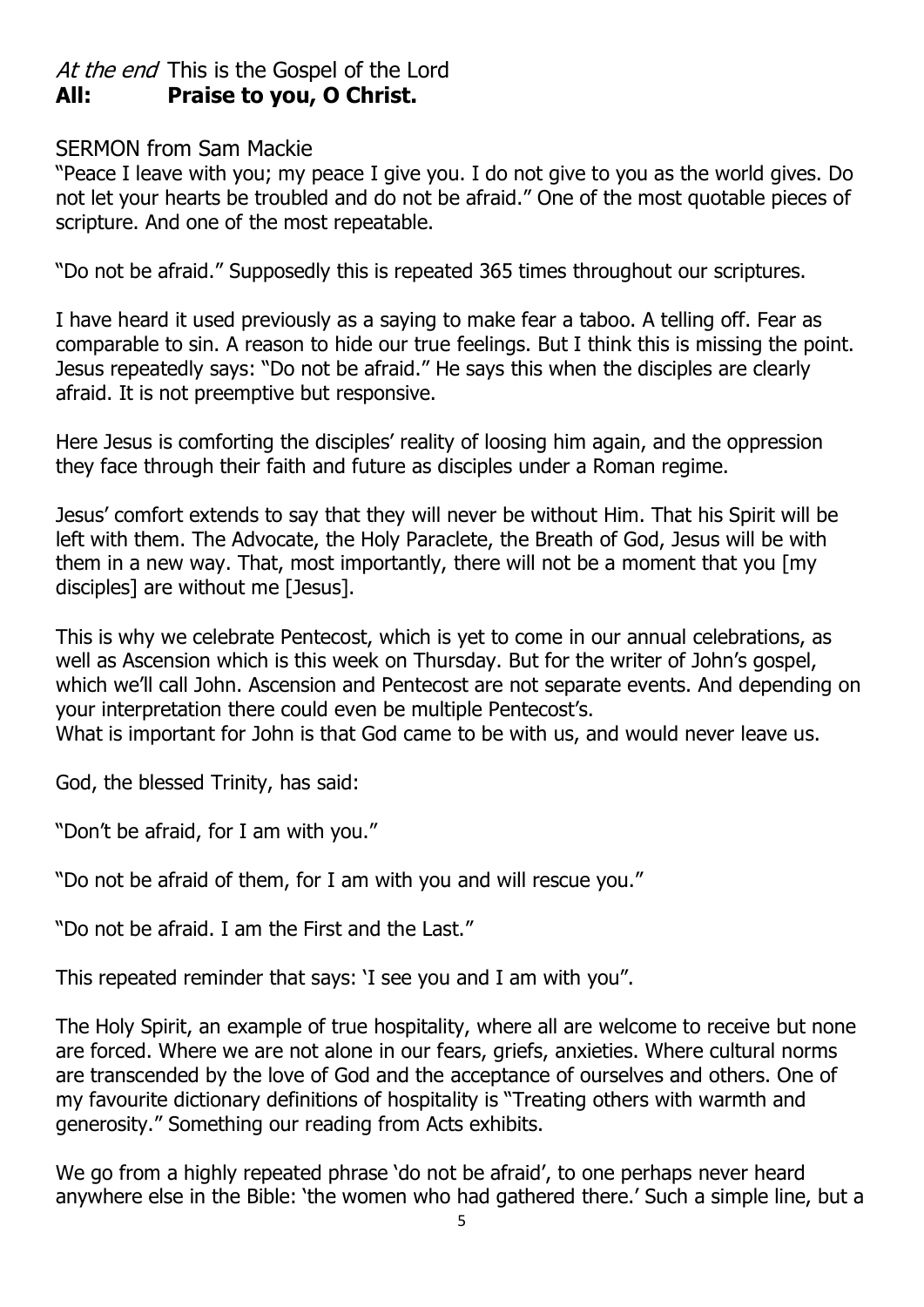unique sentence in scripture. Paul goes looking for a synagogue, a building full of worshippers, men worth converting. And instead he finds a group of women gathered.

Many scholars have tried to cast off this meeting as accidental, unplanned, just a place where women are causally chatting. Most commentators make assumptions that are inadequate to the text or discriminatory in nature. One renowned theologian sees it as unimaginable that there could be "two foundational stories for the church community in a single city. $11$  He is minimising the story of Lydia and the women, and seeing the later story of Paul's breakout from prison as the "real" event in Phillipi. Lydia and the women are merely limited to "prologue".

Not only is this meeting of women intentional, purposeful. Deeper contextual analysis, as well as looking into the Greek, suggests that this is at its least a 'place of prayer'. And at its most likely a synagogue in its own right.<sup>2</sup> Moreover, Acts 16 can serve as proof, as an "attestation of women's presence at Jewish worship services".<sup>3</sup> In Phillipi, these women were very intentionally worshiping together, it has too often pretended to be otherwise.

Paul found the very thing he set out to find, the very Spirit Jesus promised to the disciples led him there. Paul found a meeting place for worship, those willing to hear his message and respond. Through this meeting Lydia and her household are baptised. Lydia's household are unlikely to be her family, especially unlikely to be her children. Instead it is probable that her household is a group of women made up of servants and retainers.

Lydia is identified by her profession, which is significantly a dealer in purple cloth. More assumptions are made here as to what that means for her status and value. Our projected understanding, mainly from the passion narrative with Jesus, is that is purple a rich colour to produce and make. But this is not as simple as it may seem either. From this region of Europe and surrounding areas, history tells us that purple was not an expensive colour to create. Instead, if made through the usual means of root vegetables, purple is inexpensive, and laborious work.

Lydia may be wealthy through her trade, it appears she is able to travel, to afford to support and employ a household. It is unknown as to whether she is a widow, married, has wealth from elsewhere. But this is not Lydia's value. Lydia is Paul's first baptism in Europe, Paul's first step towards approaching Rome. Perhaps Lydia is more palatable to readers as being rich, someone with status, a successful business owner. None of these things makes Lydia's baptism have meaning.

The meaning for Lydia's baptism is found in the confessional vows in Galatians 3, these are the words and the commitments she is likely to have made: That 'there is neither Jew nor Gentile, neither slave nor free, nor is there male and female, for you are all one in Christ Jesus.'

<sup>&</sup>lt;sup>1</sup> Gottfried Schille

<sup>2</sup> Women in the Acts of the Apostles, Ivoni Richter Reimer

<sup>3</sup> B.J. Brooten, Women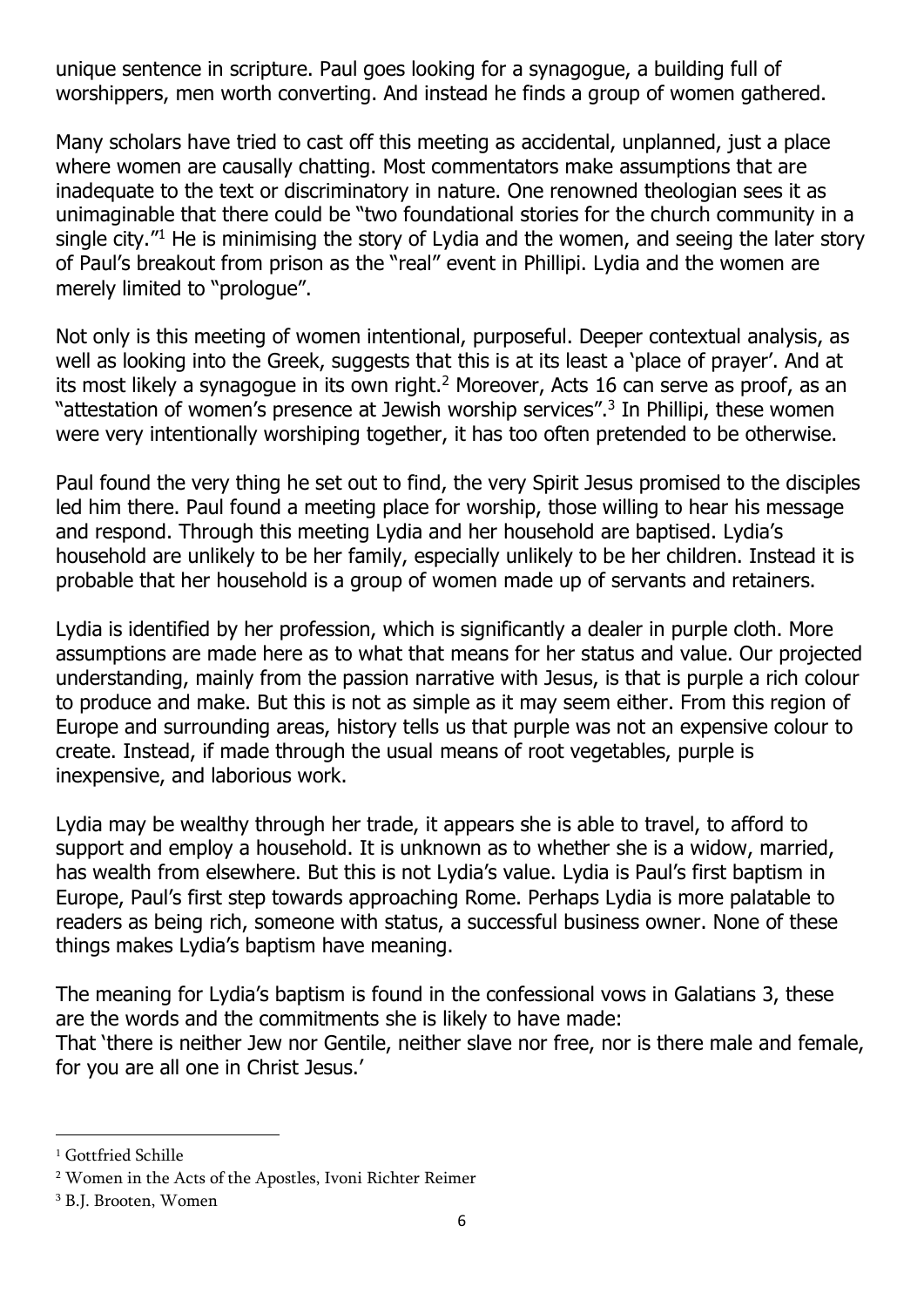A quaint image of some woman gathering outside and a quick baptism for Paul should not distract us from the grittiness here. These women are meeting and worshipping together within a prominent Roman colony. Paul and his companions have traveled for miles, in search of purpose in Phillipi but also a place to stay and for safety. The very thing that Lydia offers to them. In all this, Lydia had to talk Paul into receiving her hospitality. But why?

Lydia offers hospitality and, consequently, political protection, but Paul refuses it because he regards women as untrustworthy, even though baptism has just sealed this faithfulness. The baptism where she said that it does not matter if she is 'Jew nor Gentile, neither slave nor free, nor is there male and female, for you are all one in Christ Jesus.'

Lydia addresses this contradiction, the contradiction of her now being equal to Paul but not able to be host to him and his companions. And through her wisdom she prevails. In Lydia they find someone who is faithful, generous and hospitable, much to their own benefit. The power to offer political resistance is manifested in this case by her offer of hospitality.

All around the world homes play host to refugees, we will know many applying and receiving refugees, ready to welcome and share. My hope is that this would be the case for Russian refugees fleeing from a war-centric political system. My hope is that all will be welcome to churches across the country regardless of what they look like, how they speak, who they love. My hope is that as we share communion together today we get a sense of that hospitality Lydia shared with her household and her new siblings in Christ.

Lydia, in the few words recorded of her speaking, one of the few women's voices we hear in our scriptures, offers hospitality, challenges Paul and is an example of what Baptism means to her.

Paul was willing to grow his own status, share his own message, but in a simple offer of hospitality from a women his generosity struggled to stretch that far. In laying aside the prejudices of society, the projections we lay onto the biblical text in order to confine Lydia to a women of status, money and good standing, we miss the part where she is able to host Paul. Able to host Paul due to commitment made at her baptism. Not because of having a house with enough room, enough food to share or learned theological understanding. Lydia hosts because she is one with them in Jesus Christ and see is an example to us all.

As we are about the share Holy Communion together, here is a poem by Jan Richardson:

And the table will be wide. And the welcome will be wide. And the arms will open wide to gather us in.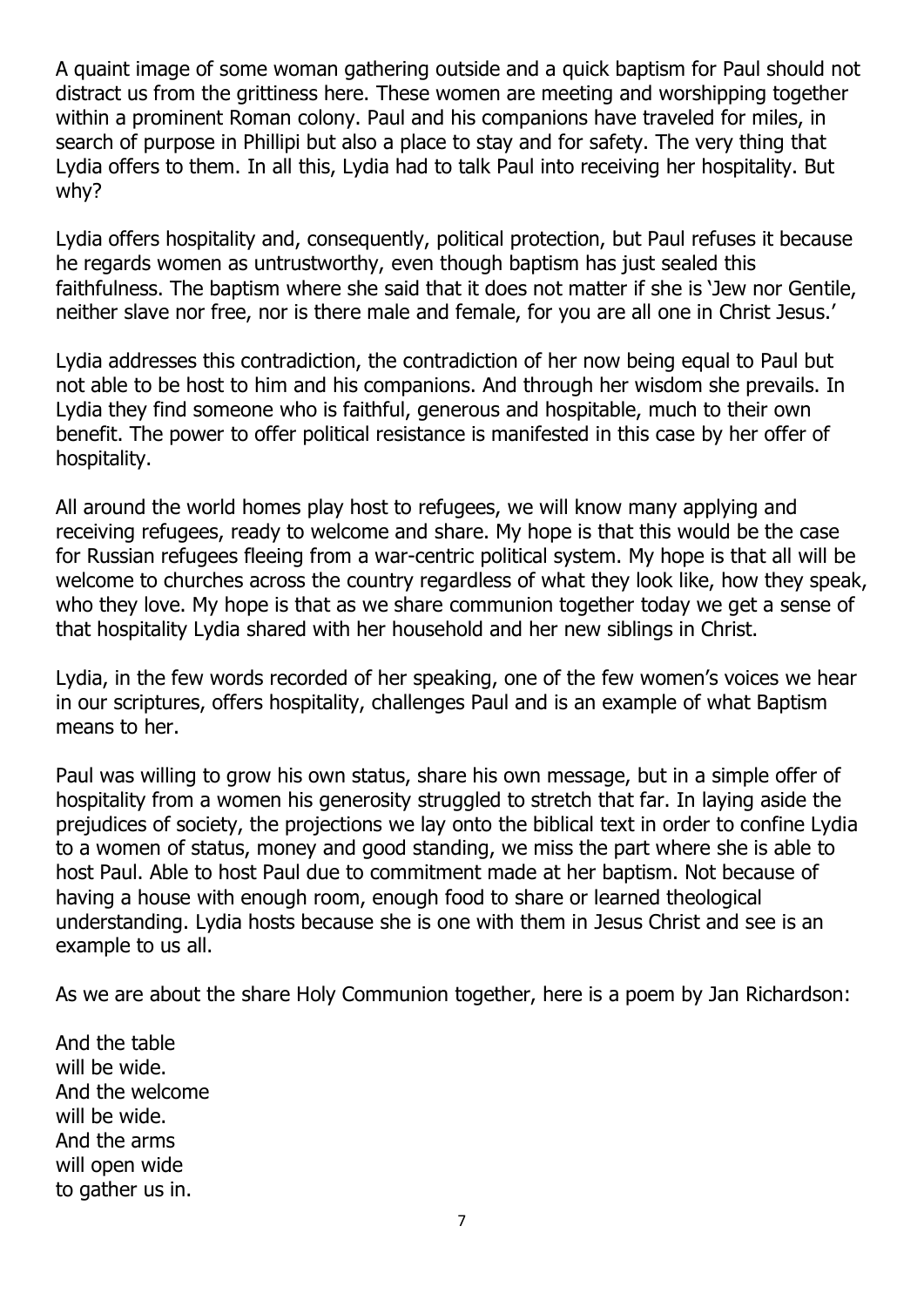And our hearts will open wide to receive.

And we will come as children who trust there is enough. And we will come unhindered and free. And our aching will be met with bread. And our sorrow will be met with wine.

And we will open our hands to the feast without shame. And we will turn toward each other without fear. And we will give up our appetite for despair. And we will taste and know of delight.

And we will become bread for a hungering world. And we will become drink for those who thirst. And the blessed will become the blessing. And everywhere will be the feast  $4$ 

<sup>4</sup> Jan L. Richardson, In Wisdom's Path: Discovering the Sacred in Every Season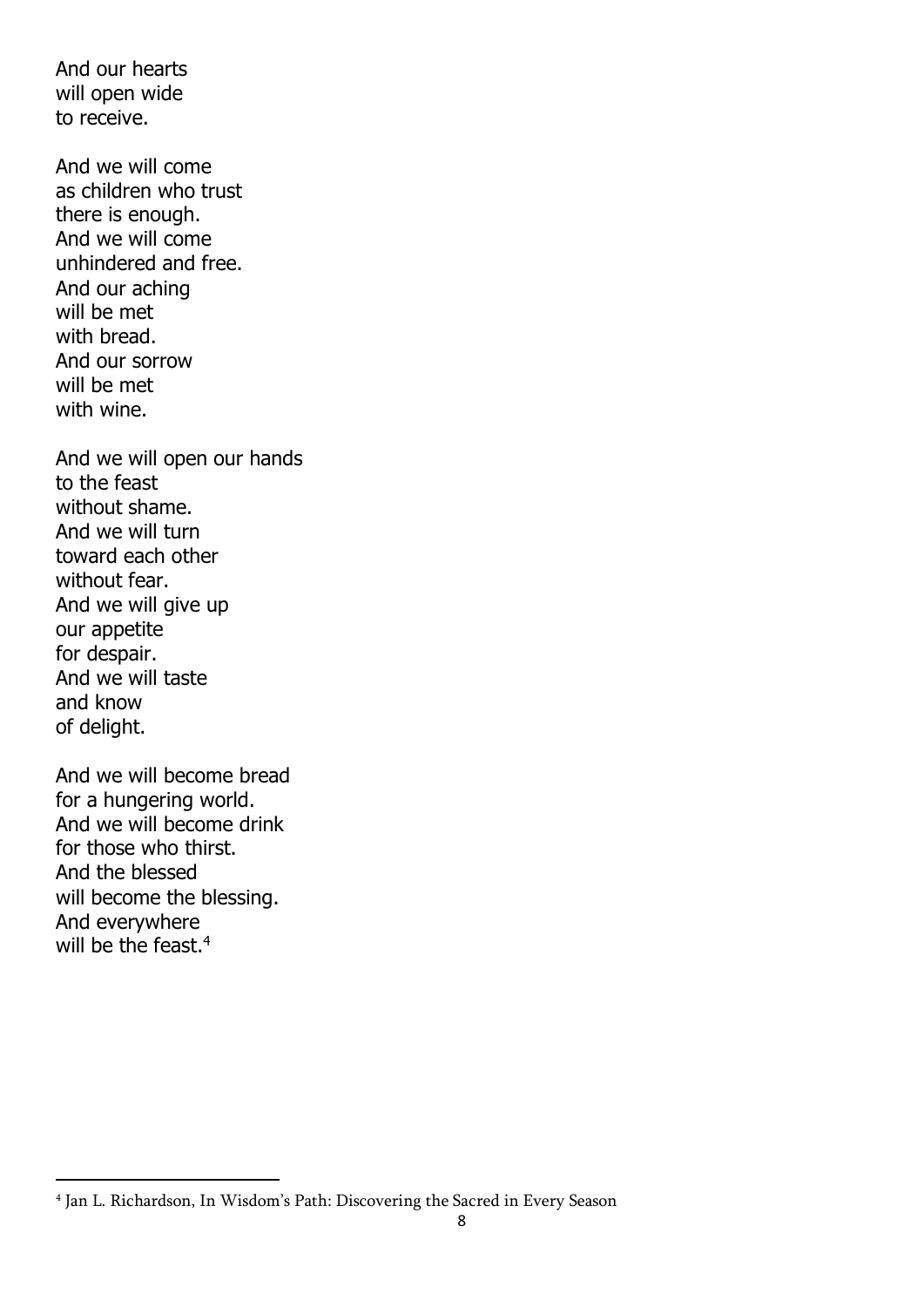# We affirm our faith

We stand and at home, if able, we turn to look in the direction of Church

Deacon: We affirm our faith in God, revealed to us as Father, Son and Holy Spirit:

**All: I believe in God, the Father almighty, creator of heaven and earth. I believe in Jesus Christ, his only Son, our Lord, who was conceived by the Holy Spirit, born of the Virgin Mary, suffered under Pontius Pilate, was crucified, died and was buried; he descended to the dead. On the third day he rose again; he ascended into heaven, he is seated at the right hand of the Father, and he will come to judge the living and the dead.**

#### **I believe in the Holy Spirit, the holy catholic Church, the communion of saints, the forgiveness of sins, the resurrection of the body, and the life everlasting. Amen.**

INTERCESSIONS In church our prayers are led by Heather Bateson.

At home you might like to pray:

after meeting Lydia in Acts, for all women in business and industry today, and for all whose ministry in the church is one of hospitality;

after picturing the tree of life in heaven, we pray for the healing of the nations;

after overhearing Jesus' promise to the disciples at supper, we pray for the Spirit to remind us every meal time of all that Jesus taught. We pray for all who usually eat alone, that they will know God's company. We pray for any who are troubled or afraid.

We pray for the families of Julia McCabe and Bill Gardner whose funerals take place here this week.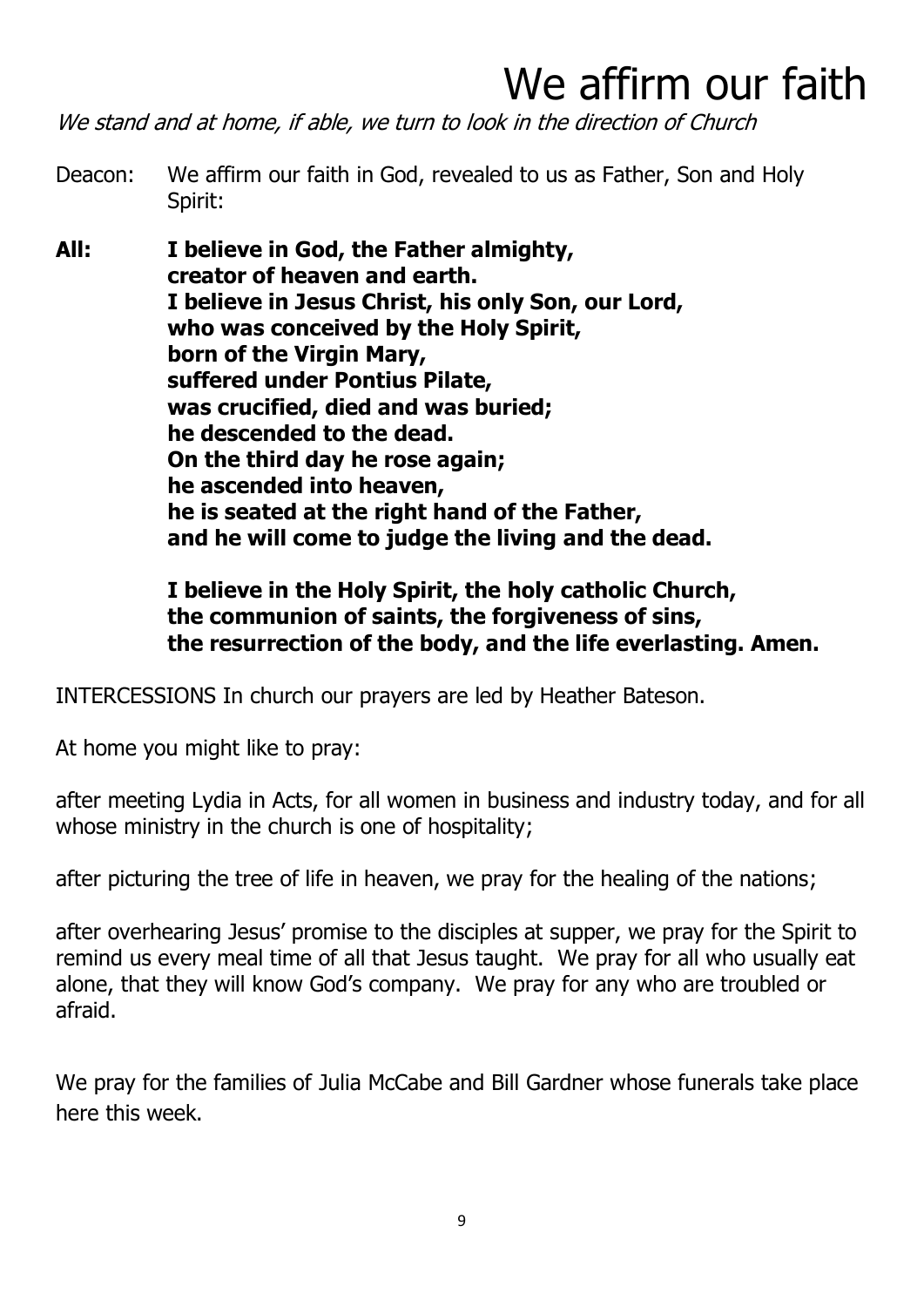#### THE PEACE

We pause to remember each other: those worshipping at home, and those worshipping in Church and those we care for who are far away.

Deacon: Jesus said "Peace I leave with you; my peace I give to you. Do not let your hearts be troubled, neither let them be afraid." We say to one each other:

#### **The Peace of the Lord be always with you.**

#### SONG [Christ's is the world](https://soundcloud.com/all-saints-kings-heath/christs-is-the-world?)

1. Christ's is the world in which we move, Christ's are the folk we're summoned to love, Christ's is the voice which calls us to care, and Christ is the one who meets us here.

To the lost Christ shows his face; to the unloved he gives his embrace; to those who cry in pain or disgrace, Christ makes with his friends a touching place.

2. Feel for the people we most avoid, strange or bereaved or never employed; feel for the women, and feel for the men who fear that their living is all in vain.

3. Feel for the parents who've lost their child, feel for the women whom men have defiled, feel for the baby for whom there's no breast, and feel for the weary who find no rest.

4. Feel for the lives by life confused, riddled with doubt, in loving abused; feel for the lonely heart, conscious of sin, which longs to be pure but fears to begin.

> (words: John L Bell & Graham Maule; music: Traditional Scottish melody, arr John L Bell & Graham Maule)

The Table is prepared in Church. At home, now is the time to say the Lord's Prayer (below) and consume the food and drink you have prepared, first praying:

> God, we long for Communion. With this symbolic meal stir my hope for the fellowship meal we cannot yet see, and help me wait for it with patience. **Amen**. **Compatible 19th Contract Contract Contract Contract Contract Contract Contract Contract Contract Contract Contract Contract Contract Contract Contract Contract Contract Contract Contract Contract Contrac**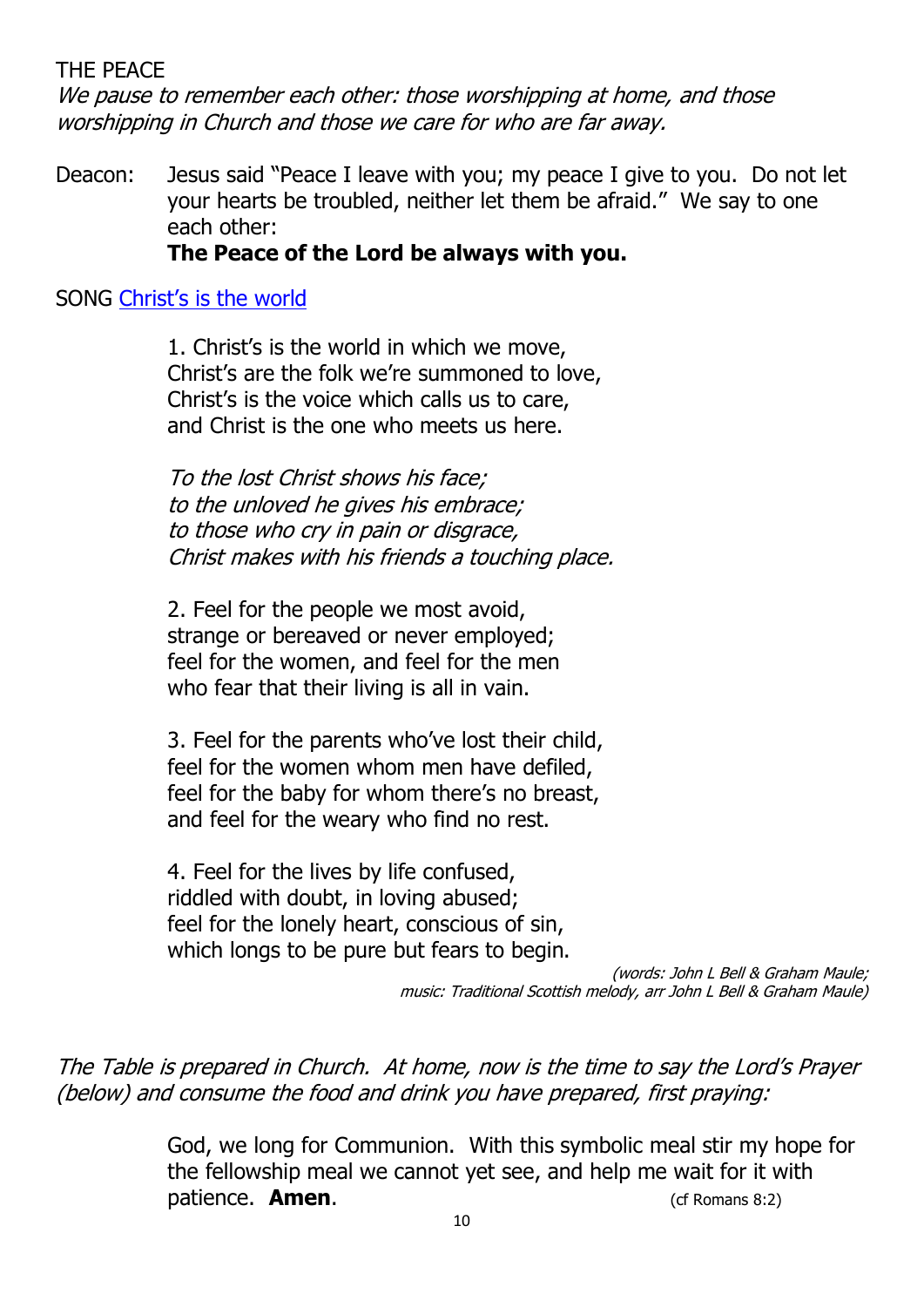# We tell the story of salvation

Priest: The Lord is here. **All: God's Spirit is with us.** Lift up your hearts. **We lift them to the Lord.** Let us give thanks to the Lord our God. **It is right to give thanks and praise.**

> We lift our hearts in praise to you, God of glory, because in every time and place you have shown yourself to your people and revealed your purpose to dwell with them always. In the wilderness you made your place of dwelling in a tabernacle. In Jerusalem the temple became a theatre of encounter with you. In Jesus your Son you came among us, making your home in human flesh. In his death he faced the consequences of our sin and in his resurrection he made possible an everlasting home for us at your right hand. You have prepared for us a holy city of heavenly lights where we will dwell with you for ever. So with angels and archangels we join the praises sung for ever more in that eternal city:

#### We repeat after the cantor:

**All: Holy, holy, holy Lord! God of power and God of might. Heav'n and earth are full of your glory. Hosanna in the highest!**

> **Blessed is he who comes in the name of the Lord most high. Hosanna. Hosanna. Hosanna in the highest.**

Lord God Almighty, from your throne flows the river of life. Fed from that river, your tree of life bears fruit for the healing of the nations. Nourish your church in this sacred meal, that the bread and wine we receive may be poured out through us as life abundant. By the power of the Holy Spirit, make your church a healing balm in places of suffering and sorrow. Sanctify this bread and cup that they may be for us the body and blood of your Son. Who, at supper with his disciples, took bread, gave you thanks, broke the bread, and gave it to them, saying, "Take, eat: this is my body which is given for you; do this in remembrance of me."

A bell is rung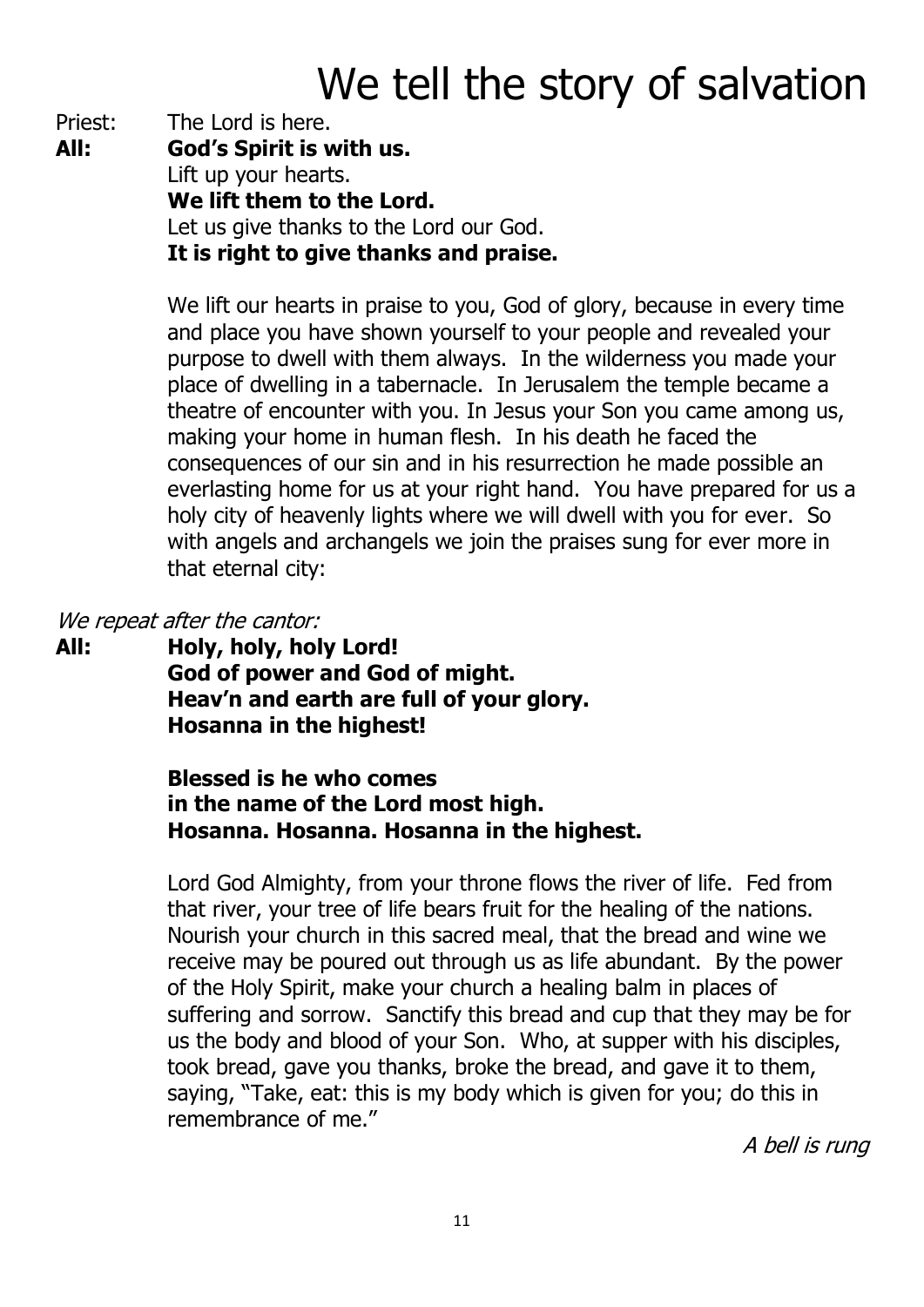After supper he took the cup. Again he gave you thanks, and gave it to his disciples saying, "Drink this, all of you: this is my blood of the new covenant, which is shed for you and for many for the forgiveness of sins. Do this, as often as you drink it, in remembrance of me."

A bell is rung

#### Deacon: Great is the mystery of faith: **All: Christ has died, Christ is risen Christ will come again.**

Revealing God, whose radiance is all holiness, make your face to shine upon us that we may be saved. Look with mercy upon those who turn to you in hope and long for peace the world cannot give. Hold in your light of compassion every troubled heart that waits for the dawn of your one eternal day. Shine with the fullness of your love into every fearfilled soul and make yourself known to all who long to see your face; until that hour when night is no more and there is no need of lamp or sun, when you will be our light and when in your eternal radiance you shall reign for ever and ever, one God, Father, Son and Holy Spirit. **Amen.**

#### THE LORD'S PRAYER

Deacon: As our Saviour taught us, so we pray: **Our Father in heaven, hallowed be your name, your kingdom come, your will be done, on earth as in heaven. Give us today our daily bread. Forgive us our sins as we forgive those who sin against us. Lead us not into temptation but deliver us from evil. For the kingdom, the power, and the glory are yours now and for ever. Amen.**

- Priest: We break this bread to share in the body of Christ.
- **All: Though we are many, we are one body. For we all share in one bread.**

Draw near with faith. Receive the body of our Lord Jesus Christ which he gave for you and his blood which he shed for you. Eat and drink in remembrance that he died and now lives for you, and feed on him in your heart by faith with thanksgiving.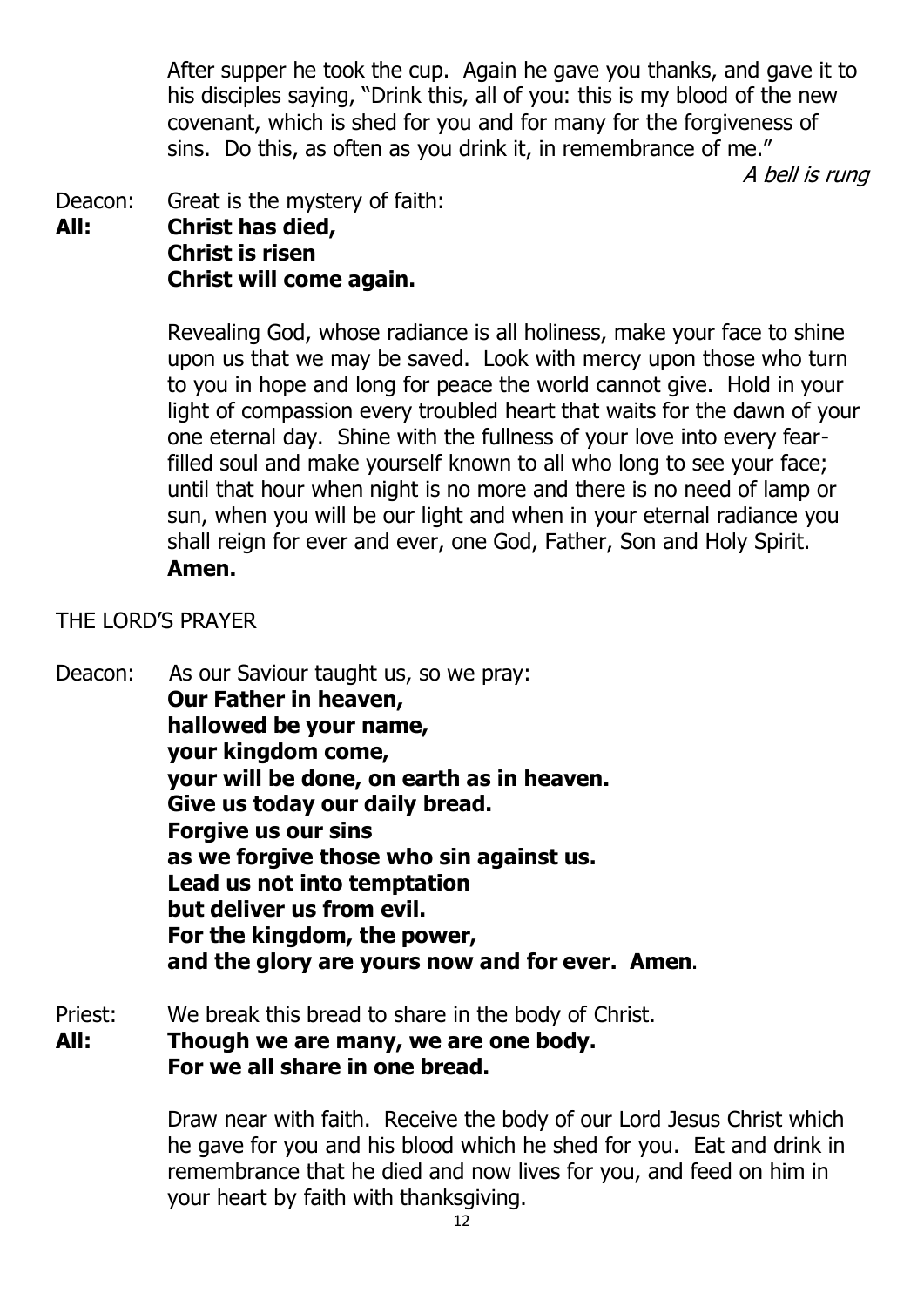#### We sing: **Jesus, Lamb of God, have mercy on us. Jesus, bearer of our sins, have mercy on us. Jesus, Redeemer of the world, give us your peace. (x2)**

We pause to remember all who pray at home, then share the bread and wine, now for us the body and blood of Christ. We form two lines to receive bread, then wine if you wish. No one should feel obliged if you do not feel ready to share the common cup. Receiving only bread you still make your Communion fully and deeply. Do what feels most comfortable to you.

If anyone prefers not to receive either, you are welcome still to come forward for a prayer of blessing. Just keep your hands by your sides and we will pray for you.

SONG *during Communion* [This is my body](https://soundcloud.com/all-saints-kings-heath/this-is-my-body?)

1. This is my body, broken for you, bringing you wholeness, making you free. Take it and eat it, and when you do, do it in love for me.

2. This is my blood, poured out for you, bringing forgiveness, making you free. Take it and drink it, and when you do, do it in love for me.

3. Back to my Father soon I shall go. Do not forget me; then will you see I am still with you, and you will know you're very close to me.

4. Filled with my Spirit, how you will grow! You are my branches; I am the tree. If you are faithful, others will know you are alive in me.

5. Love one another; I have loved you, and I have shown you how to be free; serve one another, and when you do, do it in love for me.

(words: vv1 & 2 Jimmy Owens, vv3-5 Damian Lundy; music: Peter Jacobs, arr Christopher Tambling)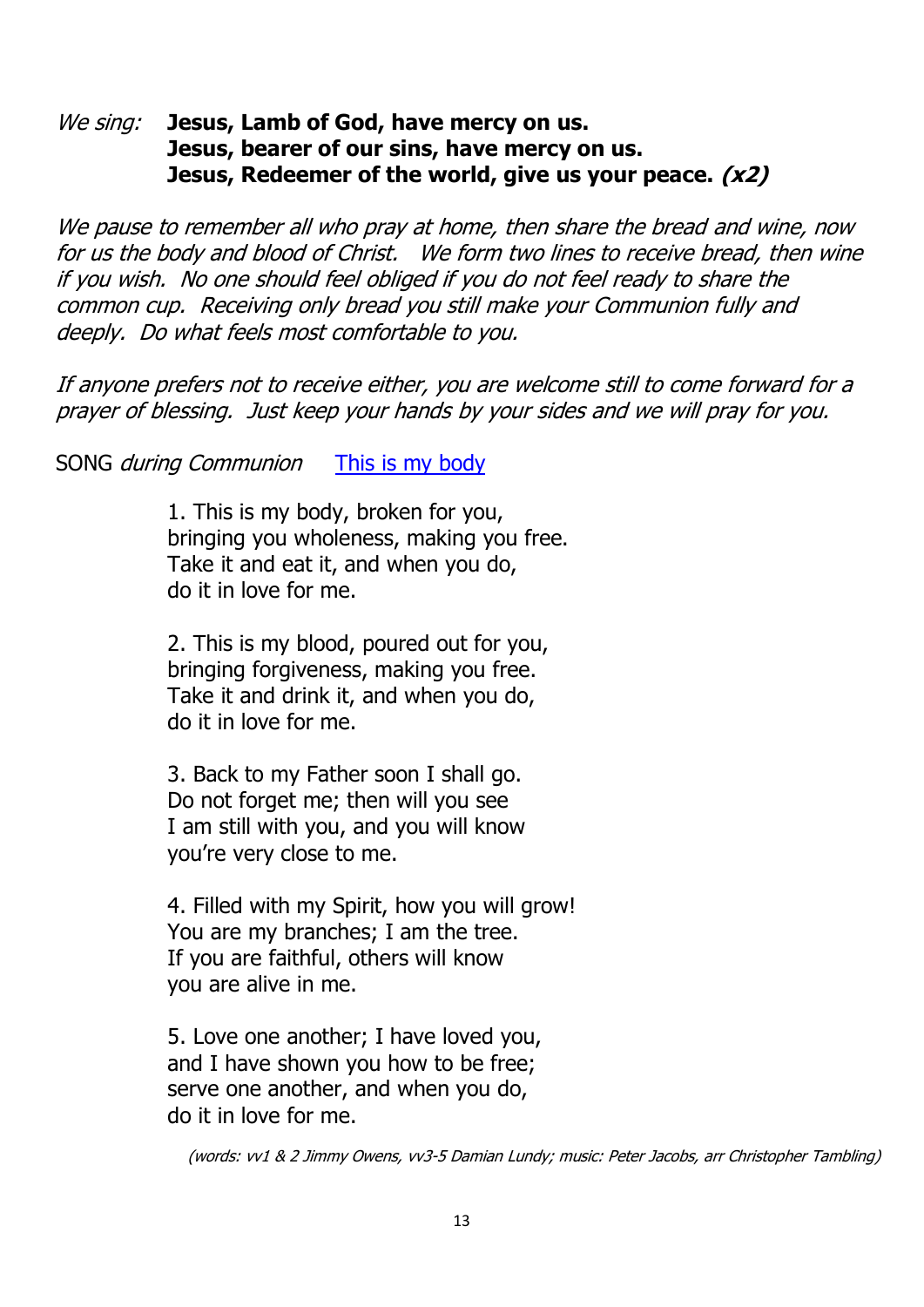1. Holy Spirit, come, confirm us in the truth that Christ makes known; we have faith and understanding through your promised light alone.

2. Holy Spirit, come, console us, come as Advocate to plead; loving Spirit from the Father, grant in Christ the help we need.

3. Holy Spirit, come, renew us, come yourself to make us live; holy through your loving presence, holy through the gifts you give.

4. Holy Spirit, come, possess us, you the love of Three in One, Holy Spirit of the Father, Holy Spirit of the Son.

(words: Brian Foley; music: Richard Redhead)

### We are sent out

#### **Almighty God, we thank you for feeding us with your Word [and with the body of Christ]. Strengthen us in the power of your Spirit to live and work to your praise and glory**. **Amen**.

#### A PRAYER for Sam

#### THE BLESSING

*May* the God of all grace who called  $\mu s$  to his eternal glory in Christ Jesus establish, strengthen and settle  $\mu s$  in the faith, and the blessing of God almighty, the Father, the Son and the Holy Spirit be among us and remain with us always. **Amen**.

#### HYMN

1. Jesus lives! thy terrors now can no more, O death, appal us. Jesus lives! by this we know thou, O grave, canst not enthral us. Alleluia.

2. Jesus lives! henceforth is death but the gate of life immortal: this shall calm our trembling breath, when we pass its gloomy portal. Alleluia.

3. Jesus lives! for us he died; then, alone to Jesus living, pure in heart may we abide, glory to our Saviour giving. Alleluia.

4. Jesus lives! our hearts know well naught from us his love shall sever; life nor death nor pow'rs of hell tear us from his keeping ever. Alleluia.